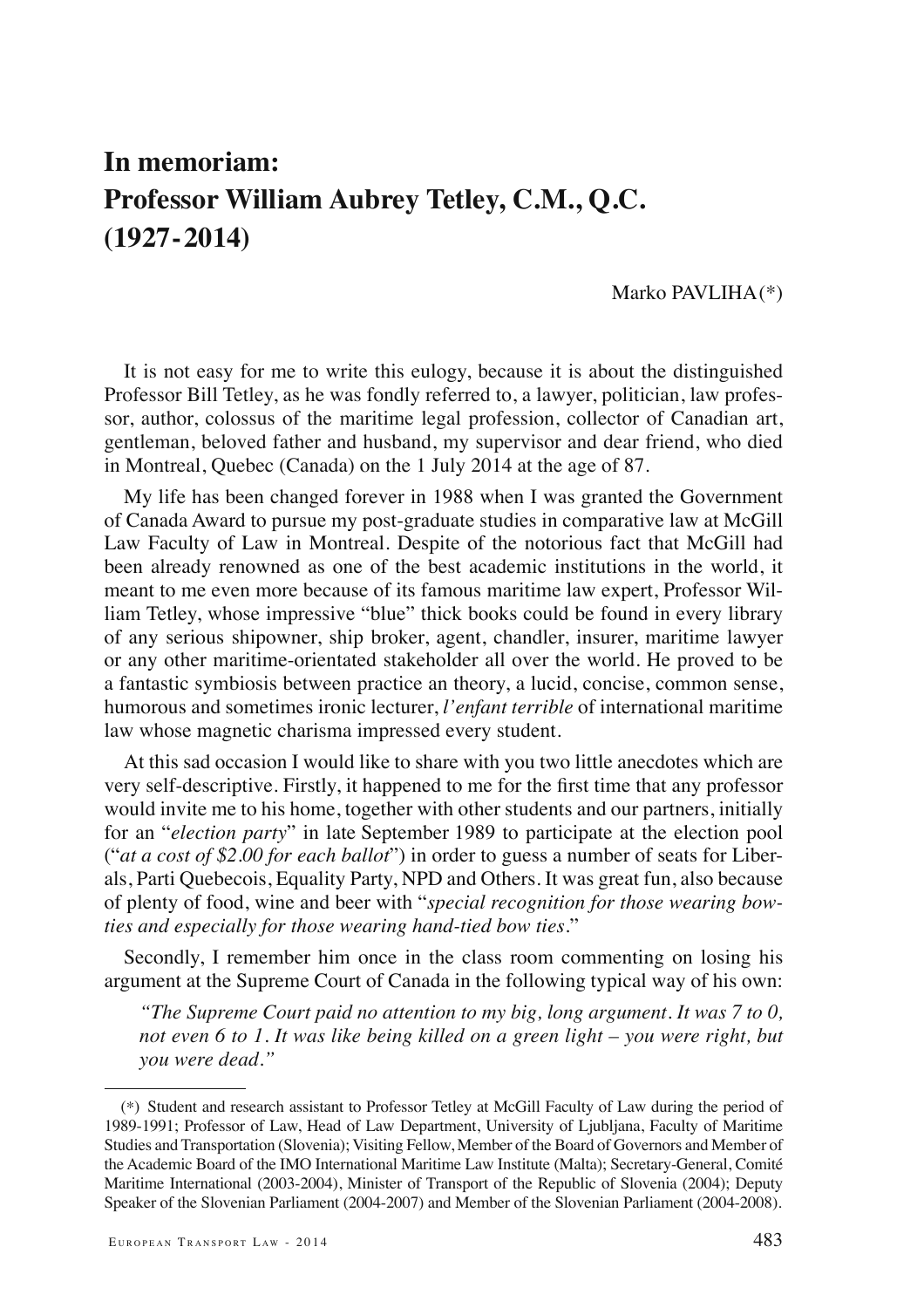After I obtained my doctoral degree (D.C.L.) under Tetley's invaluable supervision my wife and I, together with our freshly born daughter decided to go back home (we came from Yugoslavia and returned to independent Slovenia), however, we remained close colleagues and friends ever since until his departure to another planet. He visited us once in Slovenia with his beloved wife Rosslyn (all Tetley's books are dedicated to her!) to deliver a few unforgettable lectures at the Faculty of Maritime Studies and Transportation and Faculty of Law of the University of Ljubljana, as well as to the members of Maritime Law Association of Slovenia which elected him as our most distinguished Honorary Member.

If we refer to his popular website *Tetley's Maritime & Admiralty Law*<sup>(1)</sup> we can instantly feel his incredible knowledge, as well as his legendary sense of humor and a bit of sarcasm. For example, he had to shrink his immense CV "*in forty words or less*" for the Law of the Sea Conference in Rotterdam, offering the Alternative One:

*"Practiced law eighteen years, politics eight years, taught law at McGill & Tulane & elsewhere for thirty years; author of Marine Cargo Claims, 1966, 1978, 1988 & 2008, Maritime Liens and Claims, 1984 & 1998, International*  Conflict of Laws, 1994, International Maritime and Admiralty Law, 2003, the *Glossary of Maritime Law Terms, 2 Ed., 2004, and The October Crisis, 1970: An Insider's View, 2006."*

And the Alternative Two:

*"Practiced law eighteen years, politics eight years, taught law and wrote books thirty years. Takes this occasion to send wishes to friends who have removed his name from their Xmas card lists and to whom he has done the same."*

His long CV is, of course, so extensive that it cannot be reproduced on these pages but it will be forever engraved in the history of international maritime law. (<sup>2</sup> )

Professor Tetley was the first person informing me about the eminent IMO International Maritime Law Institute in Malta (IMLI), suggesting to write a letter to Director and asking him for a part-time "job". Indeed, when we met for the first time about 16 years ago Professor David Attard told me frankly that he gave me a chance to proof myself lecturing at IMLI just because of Tetley's flattering recommendation. As thoughtfully mentioned in the *IMLI e-News*, (3) expressing condolences to Professor Tetley's family, for IMLI, Bill Tetley was one of its first and closest friends, a true herald in the spreading of the good news of the establishment of an Institute to be dedicated to serving the rule of international maritime law through the training of lawyers from developing countries around international circles. His faith and enthusiasm for such an institute sparked a keen interest in the Institute by the maritime world.

<sup>(</sup> 1 ) http://www.mcgill.ca/maritimelaw/. The website was and perhaps still is consulted in approximately 5,000 sessions (averaging 6 minutes per session) each week by visitors from around the world (approximately 250,000 hits per month) and has been cited by many courts, including the ex-House of Lords and the U.S. Court of Appeals.

<sup>(</sup> 2 ) See http://www.mcgill.ca/maritimelaw/tetleycv/longcv/.

<sup>(</sup> 3 ) Vol. II, Issue No. 39, 8 July 2014.